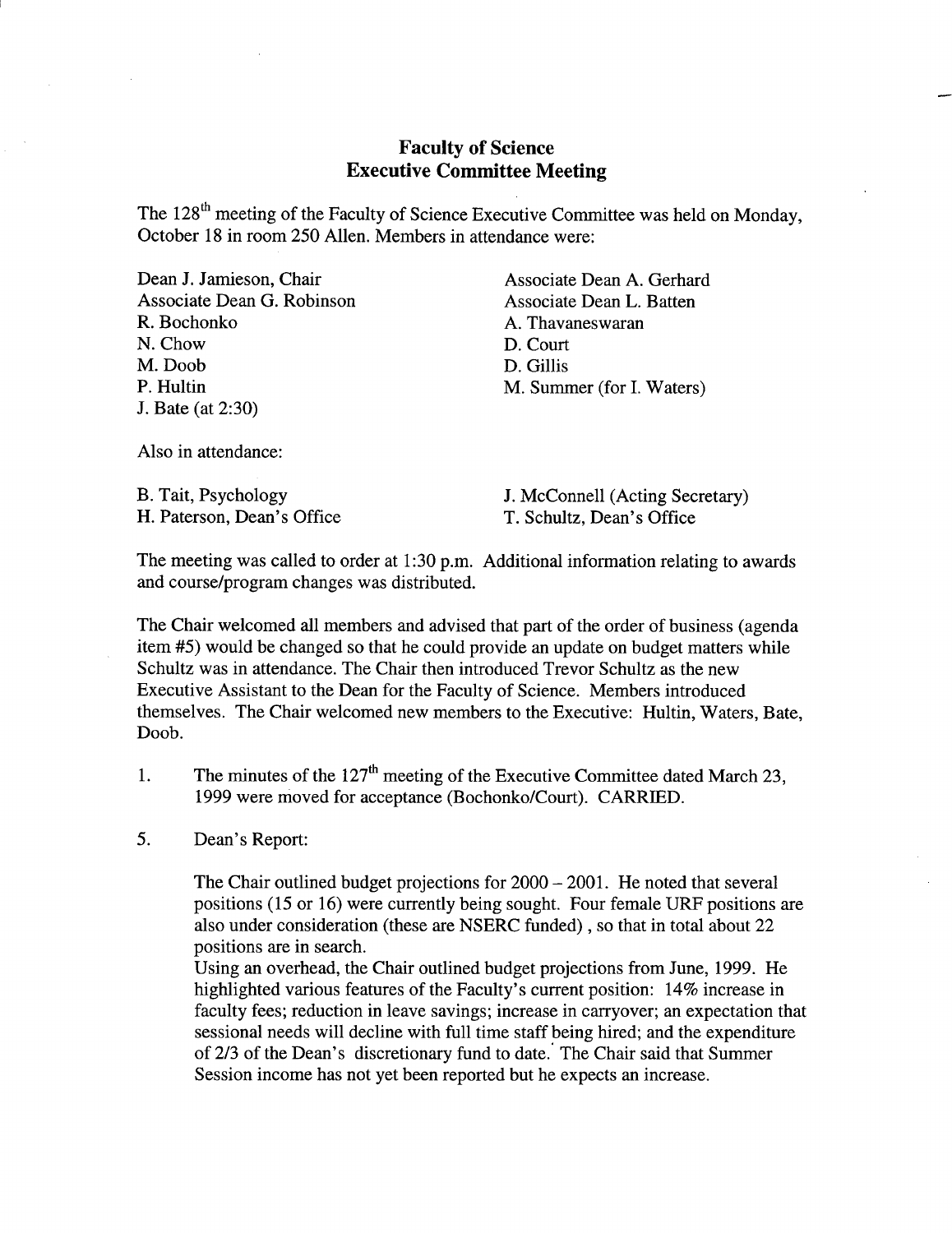He concluded by indicating sufficient dollars to do planned hires, but cautioned that this depends on the size of the cut from Central, which will depend on the size of the grant from the Provincial Government. Although all indications point to a 2% increase from the Government, this translates into a decrease in the University's operating budget, due to increased costs and capital projects.

2. Course and Program Changes:

A. B. Sc. Programs in Psychology:

Robinson outlined the history of the program and indicated that the programs are intended to strengthen the education and options available to students and faculty alike. He reminded members that Tait from Psychology was here to answer any questions. Hultin asked what the effect this program has on the standing of the Psychology Department in the Faculty of Science. The Chair noted the proposal to include members of the Psychology Department on Faculty Executive and Faculty Council and to allow representation on the Faculty Committee on Student Standing. Hultin asked about financial implications. The Chair thought that there would be few, as the UGSCHs would continue to be reported as usual. He felt that there may be a slight increase in enrollment in Science courses, which would benefit the Faculty. Robinson clarified that Psychology courses are considered Science courses for Major and Honours students in these programs only. Doob asked for clarification of the program requirements. He understood that students needed only 6 hours of Science. Tait pointed out that ancillary options are outside of Psychology and would probably be Science courses. He felt that the Psychology Department had a good advising program and a strong philosophical commitment to flexibility in the program.

The introduction of the B. Sc. Major and Honours program was unanimously CARRIED.

Robinson referred the Committee to page *54* of the course change package, which dealt with changes in the Department of Mathematics. He asked members to consider these first, as many of the changes in other departments were a result of these changes. He pointed out that many of these changes were from a comprehensive review done after the amalgamation of the Mathematics and Applied Mathematics Departments. The changes were CARRIED.

Robinson outlined the rest of the changes. Hultin questioned the performance change proposed by Computer Science, noting that Summer Session should have the same performance requirements. Doob asked if the changes to the other Faculty courses acceptable for credit in Science could be considered separately. It was agreed to do so. All course and program changes up to this point were CARRIED.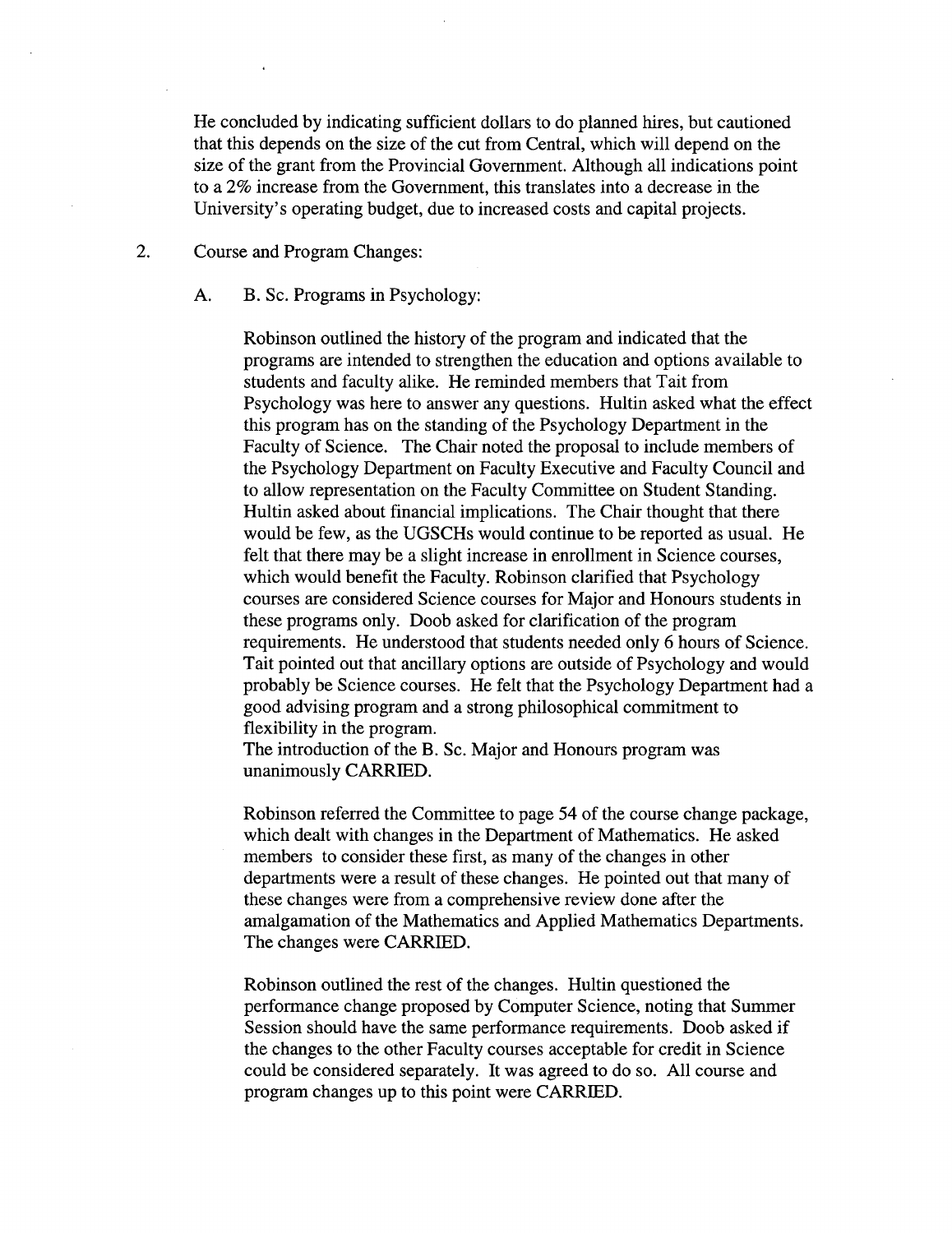Doob expressed concern about the Physical Education course, and also wondered what criteria was to be applied to consideration and approval of other Faculty courses. Robinson noted that these courses were not being approved to form part of a Science core in any Science program, but simply as electives. McConnell and Paterson noted the approval process for other Faculty courses. When Science and Arts split apart in 1970, it was decided that at the time, all courses acceptable in Arts would be acceptable in Science. It was also decided that courses from other faculties would be approved on an individual basis, rather than simply accepted as suitable electives. Courses came to consideration either by student or Faculty request. The first stage was proposal by a student or Faculty to the Faculty of Science Committee on Courses. Once approved, it was forwarded to Faculty Executive for approval, then to Faculty Council for information and on to Senate for approval. It was noted that all courses had already been approved by Senate, and were simply being considered as acceptable, usually as electives, in one Faculty or another. It was also noted that the Committee on Courses may reconsider this procedure in the future, and may decide to recommend that all courses taught at the University of Manitoba be acceptable as electives in the Faculty of Science. Courses from other faculties and schools to be acceptable in Science were CARRIED.

### 3. Graduate Course Changes

Batten noted that the Mathematics changes at the graduate level also resulted from the amalgamation of Mathematics and Applied Mathematics. She referred members to the replacement pages handed out at the beginning of the meeting, noting that restrictions had been added. The Microbiology changes were additions to their supplementary regulations. These changes are presented to Faculty Executive for information only.

#### 4. a. Awards

Robinson and McConnell outlined the awards available and their rationale behind distribution. Batten was concerned about one of the most lucrative awards (Sony, valued at \$1,500.00) not going to the top student *(4.45* vs. 4.50). Robinson agreed with the concern, and noted that the recommendations were made on the basis of students having to relinquish other awards to hold this award. The awards distribution, as follows, was CARRIED. *Hogg (\$1,500.00)*  Sony (\$1,500.00) Isbister *(5* awards @ *\$550.00* each) WIEBE, Mark LOEWEN, Tamira WIEBE, Mark

GREENBERG, Matthew

FINGLER, Jeffrey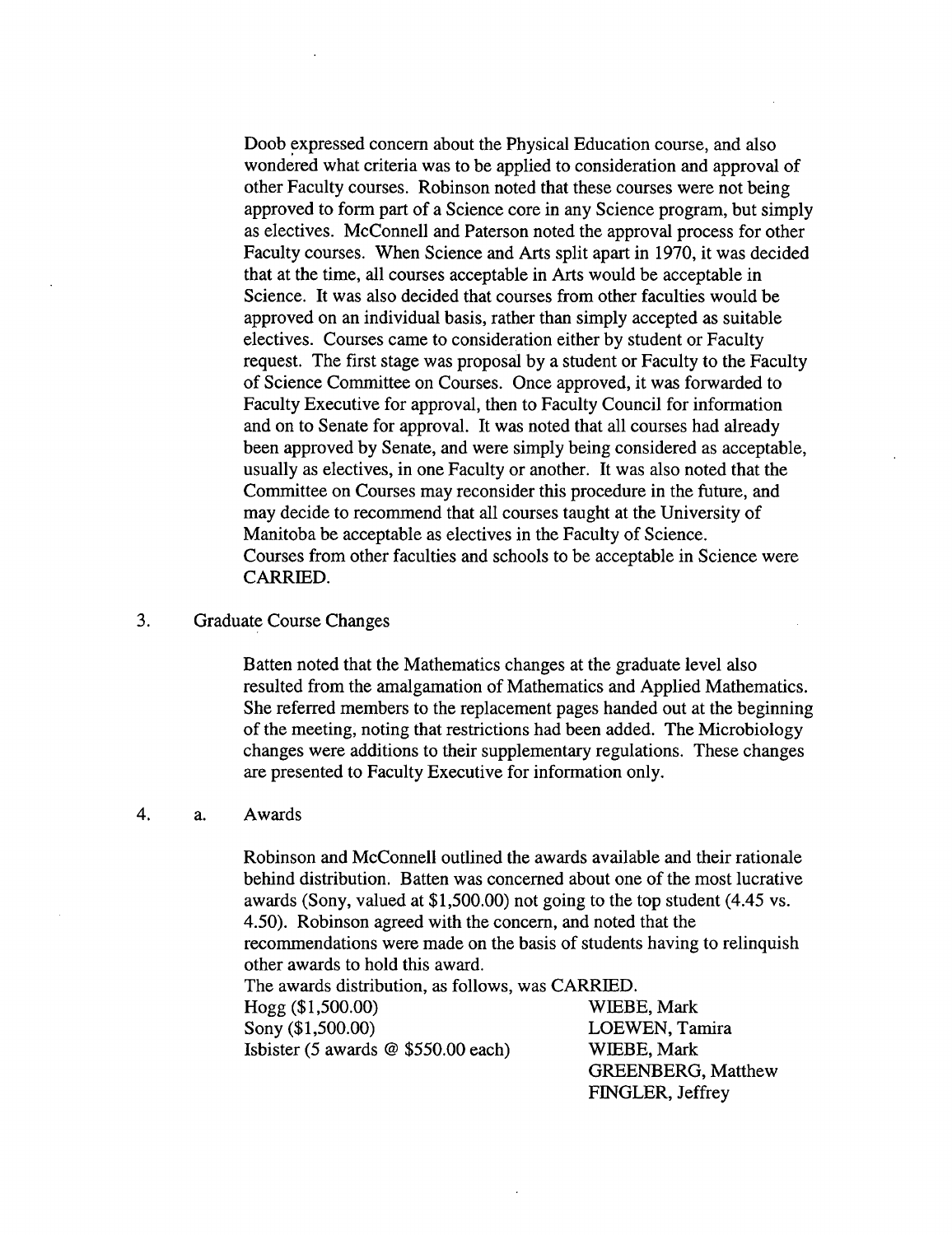### HURLBURT, Christoper THOMSEN, Kurt

QUINTON, Jill (split)

Dr. Diane Dowling (2 awards @ \$500.00 each - the second award was split between two equal candidates) TONG, Yun

|                                             | WANG, Song (split)        |
|---------------------------------------------|---------------------------|
| Benjamin Cohen                              | <b>GREENBERG, Matthew</b> |
| Dr. Maxwell Rady                            | FINGLER, Jeffrey          |
| Classes of '43 $\&$ '68 Reunion Scholarship | MATHESON, Heather         |
| (split between two equal candidates)        | <b>KEATCH, Michael</b>    |
| Rosabelle Searle Leach                      | HURLBURT, Christopher     |

Robinson suggested that the Smerchanski award, which was presented separately, be given to the top two candidates, as follows: CARRIED.

KLASSEN, Kendra

HARDER, Candice

CARRIED. CARRIED.

- b) Policy Changes:
	- $\mathbf{i}$ Incompletes
	- First Class Honours

iii) External Grades

Robinson noted that each Faculty was solicited to report to Senate how external grades, which as of the 1999 - 2000 Regular Session are transferred in and are part of students' g.p.a.s, will be considered in medal, awards, honours lists, and scholarship considerations. Faculty Executive was being asked to approve this on the understanding that Senate may make the final decision. CARRIED.

5. Dean's Report (continued):

The Chair reported a 2% decline in enrollment overall, noting that the restriction in space in Computer Science courses contributed to this. He also noted that the Department of Statistics experienced an 11% increase in enrollment, with most departments operating on an even keel. The Chair said that an enrollment decline of  $2\%$  meant a  $$60 - 70,000$  decline in the Faculty's budget.

The Chair asked for some guidance on determining Professors Emeriti. He noted that currently, department councils deal with this, but as there will be many retirements in the future, a Faculty Committee may be the best way to vet all requests. Gillis asked if tenure and promotion committees could be charged with this task, especially the nucleus of the Faculty Committee. The Chair thought that these committees might not have a stable enough membership to handle this task. Gerhard noted that in some universities, professors who retire as full professors were automatically granted Emeritus status, and wondered if Senate should consider such a change.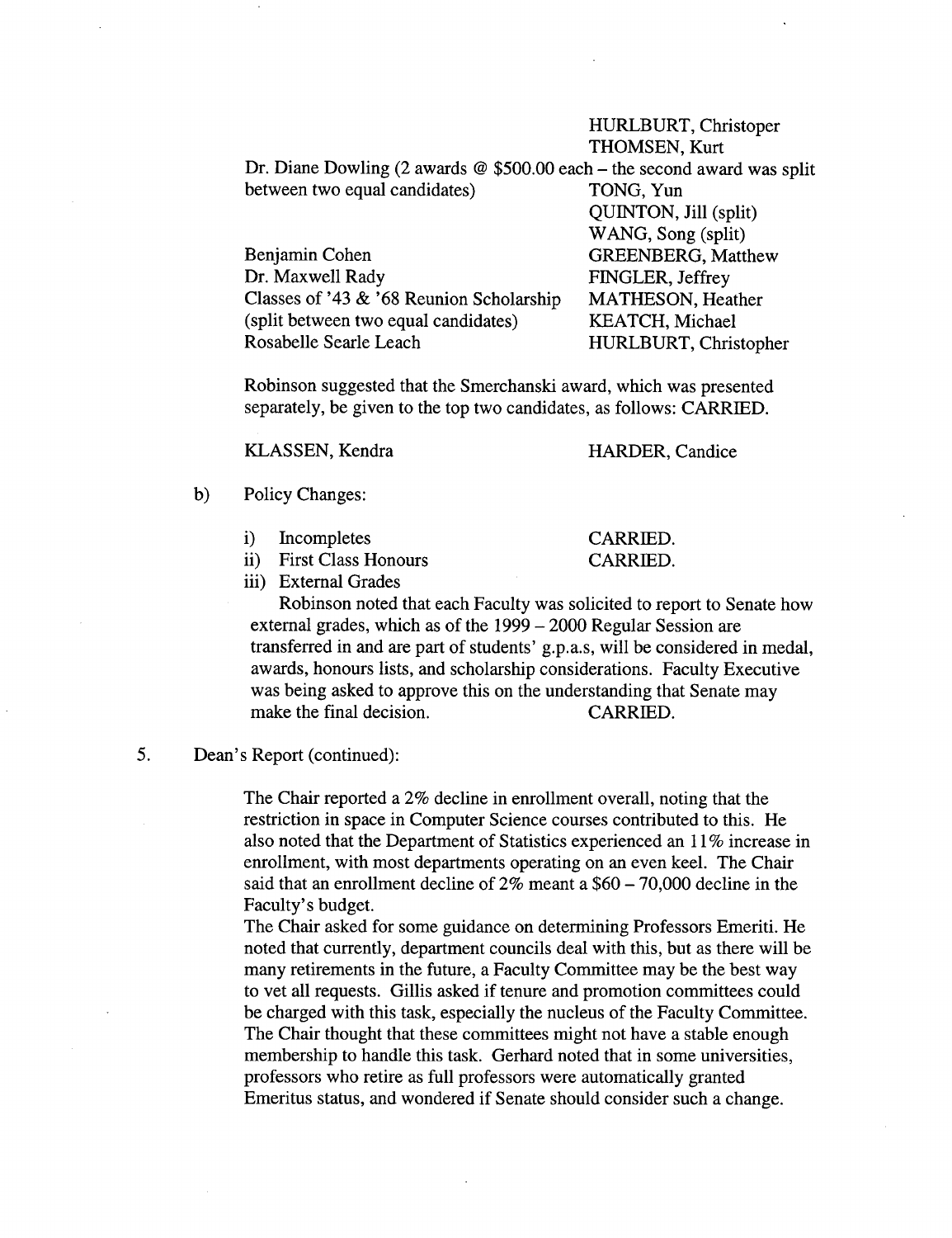Gerhard also thought that it might not be best to subject a professor to yet another tenure committee. Bate asked if there was any cost to the Faculty of a professor is granted Emeritus status. The Chair said no, but that there were some minor costs (e.g. parking) attached to Senior Scholars, which many professors chose after retirement. Doob suggested that the criteria Senate uses for determining "distinguished" professors might be a good guideline.

The Chair decided that the matter would be taken under further advisement and he would report back to the Faculty Executive in the future.

6. Membership on Faculty Executive, Committee on Courses, Committee on Student Standing:

The Chair noted the proposed changes were previously mentioned and are as a result of the introduction of Psychology programs in Science. CARRIED.

7. Other Business

> The Chair noted that many budget matters were upcoming, both for the Faculty and the University.

The meeting adjourned at *3:25* p.m.